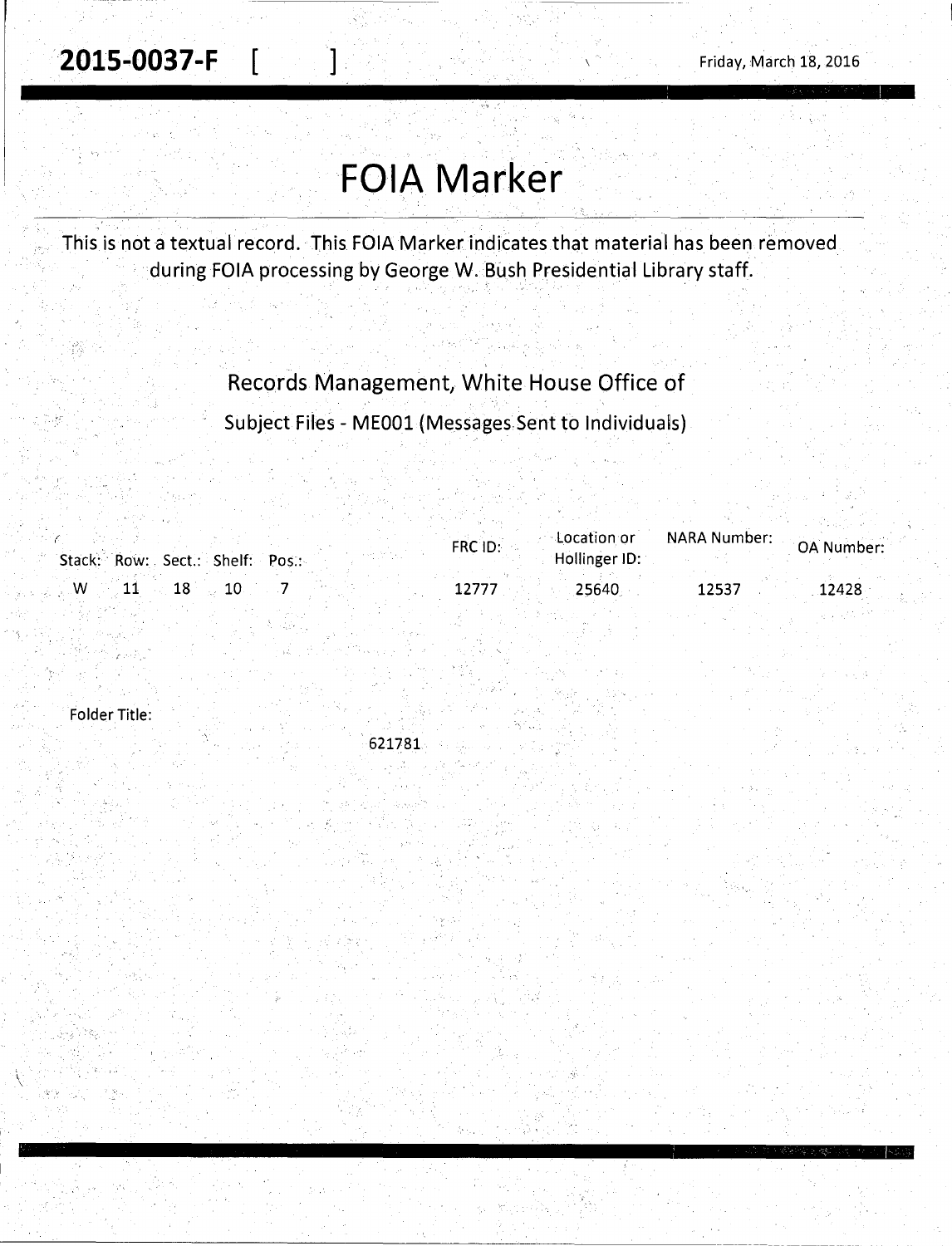





穆

ġ.

tä.

 $\mathbb{R}^2$ 

灢

ĝ.

THE WHITE HOUSE WASHINGTON

May19, 2004

Dr. James C. Dobson Founder and Chairman Focus on the Family 8605 Explorer Drive Colorado Springs, Colorado . 80995

Dear Jim:

Thank you for your recent letter. I was pleased to see you at the National Day of Prayer event.

I I appreciate your words of support for my Administration and our team at the United Nations. I am committed to promoting a culture of life in our Nation and to defending our values internationally.

Best regards.

Sincerely,

aze  $B$ ush George.



Dr. James C. Dobson Founder and Chairman Focus on the Family . 8605 Explorer Drive Colorado Springs, Colorado 80995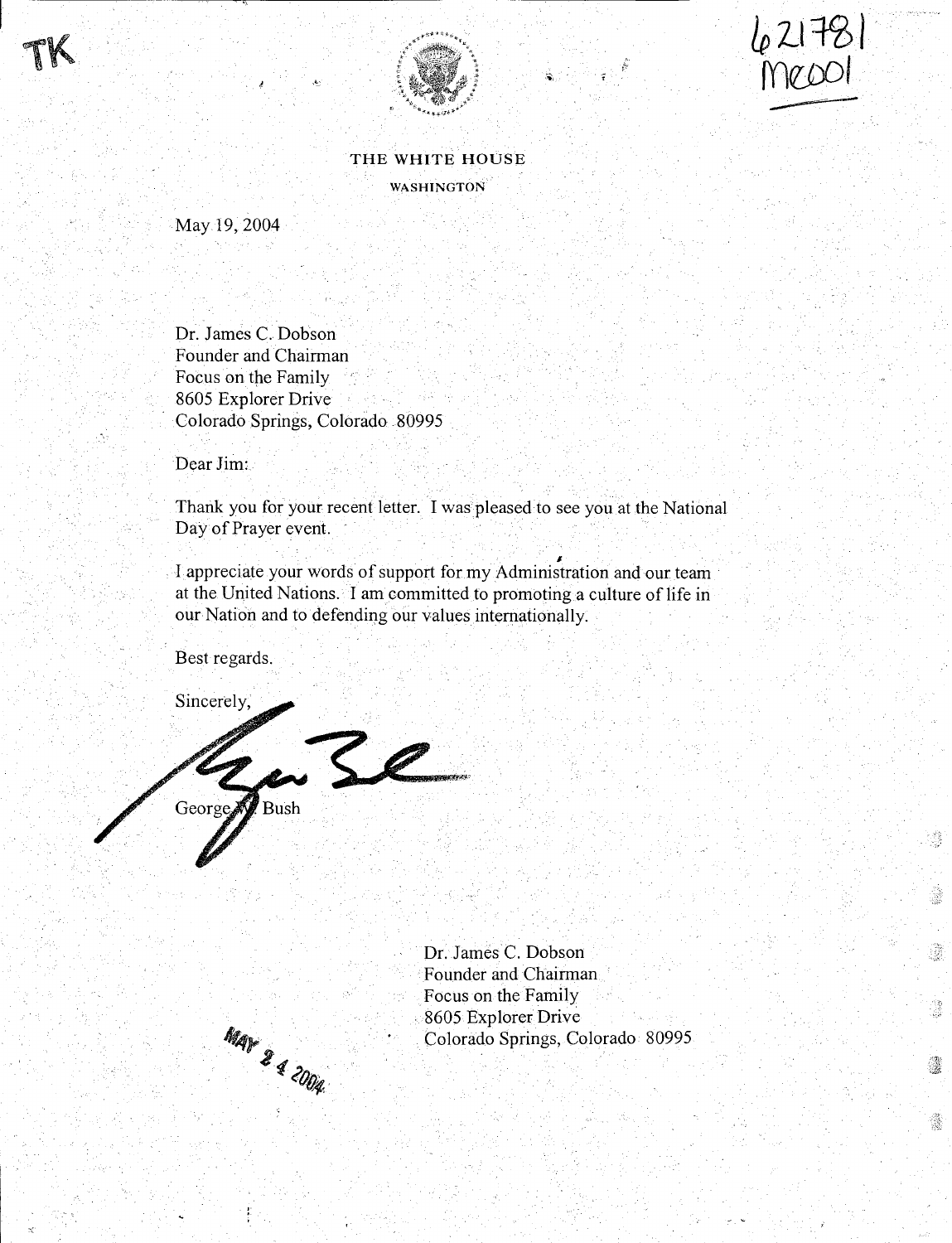

### THE WHITE HOUSE

**WASHINGTON** 

May 19, 2004

Dr. James C. Dobson Founder and Chairman Focus on the Family 8605 Explorer Drive Colorado Springs, Colorado 80995

Dear Jim:

Thank you for your recent letter. I was pleased to see you at the National Day of Prayer event.

I appreciate your words of support for my Administration and our team at the United Nations. I am committed to promoting a culture of life in our Nation and to defending our values internationally.

 $72$ 

Best regards.

George Bush

Sincerely,

 $5121/04$ Brett These letters were Mispatched Ariday-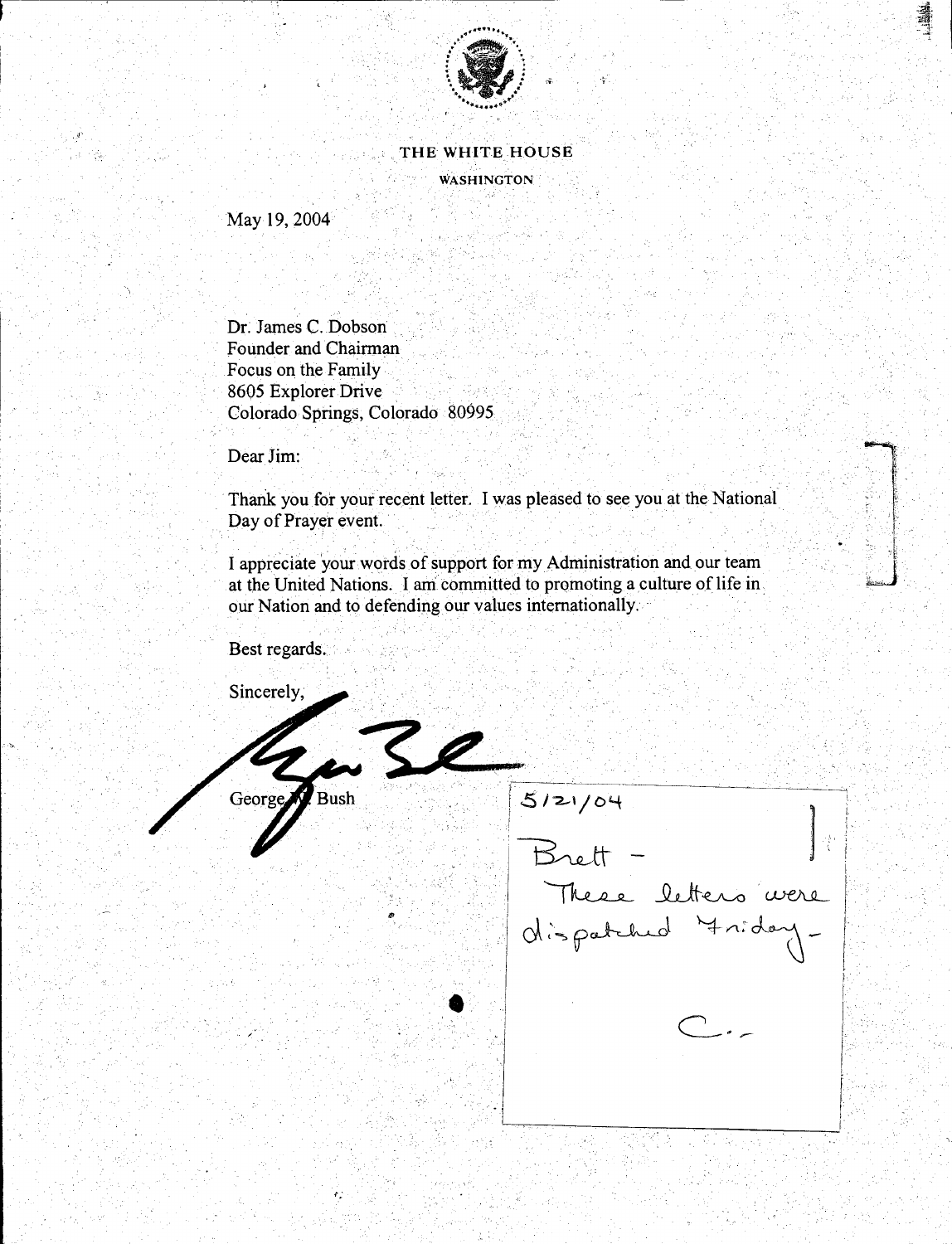r

## *)*  **Simonds, Catherine M.**

From: Hanusa, Mary Ann

Sent: Wednesday, May 12, 2004 5:35 PM

To: Simonds, Catherine M.

Subject: FW: Correspondence to President Bush from Dr. James Dobson

Please prepare for h/s dated Tuesday. thanks-----Original Message----from: Goeglein, Tim Sent: Wednesday, May 12, 2004 4:22 PM To: Hanusa, Mary Ann Subject: FW: Correspondence to President Bush from Dr. James Dobson

My friend Mary Ann

Can you draft a short note from the President to Jim Dobson; thanks.

tsg

-----Original Message---- from: Nelson, Debbie [mailto:Nelsondj@fotf.org] Sent: Wednesday, May 12, 2004 4: 11 PM To: Goeglein, Tim Subject: Correspondence to President Bush from Dr. James Dobson

Dear Mr. Goeglein,

Attached please find a letter addressed to President Bush from Dr. Dobson. I will also be sending you the signed original of this letter in an overnight package. I would appreciate your confirmation in receiving this document. Please let me know if there is another protocol you would prefer we follow in sending future correspondence to President Bush. Thank you for your assistance in this matter.

. ;

May God's strength and peace sustain you in the days ahead.

Debbie Nelson - Office of the Chairman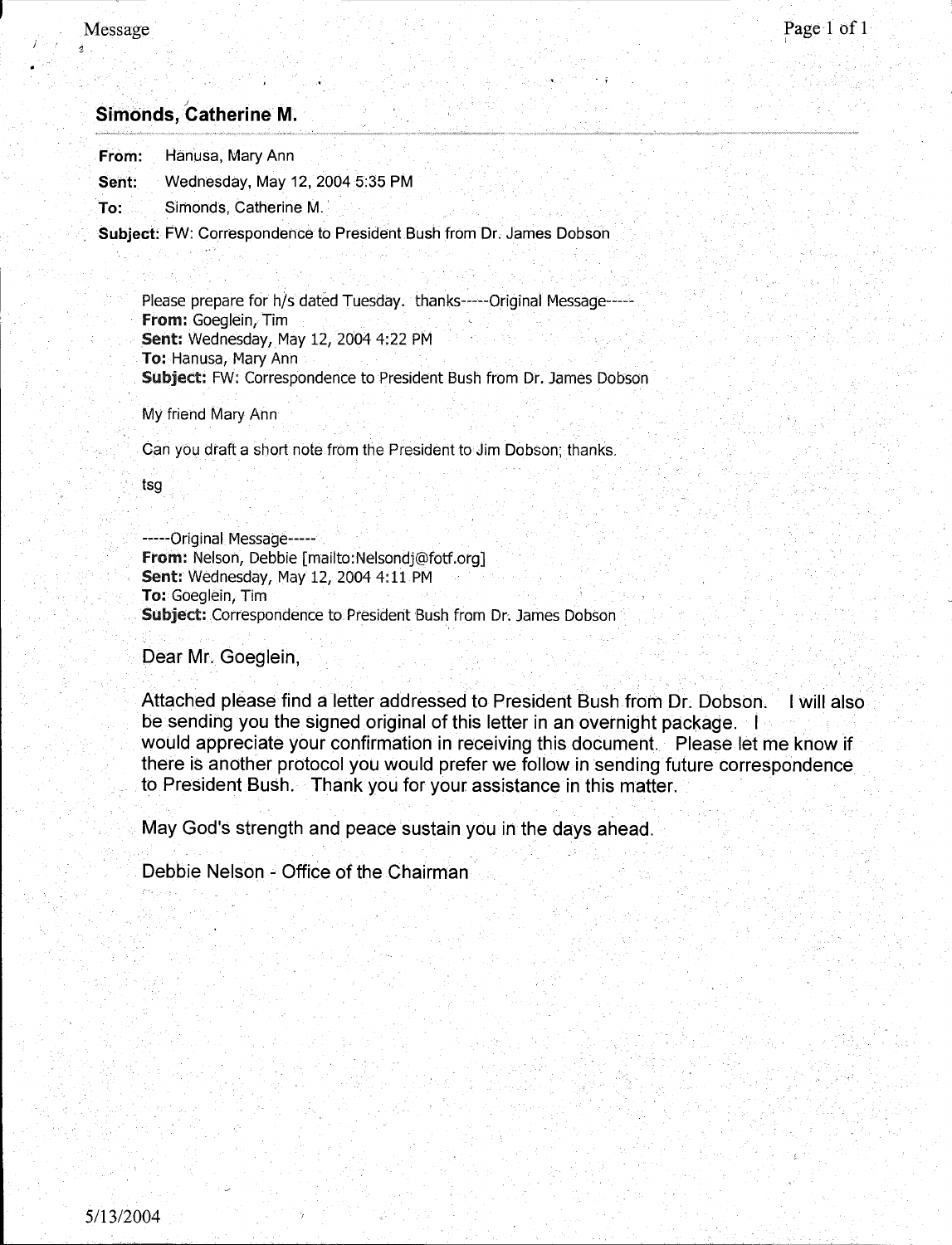May 11,2004

The Honorable George W. Bush President of the United States The White House 1600 Pennsylvania Avenue Nw Washington, DC 20500-0003

Dear Mr. President:

Greetings from Colorado Springs! It was an honor and privilege to be with you in Washington last week for the National Day of Prayer. Thank you for once again taking time out of your busy schedule to grace us With your presence and to promote, in front of the nation, the importance of prayer.

I also wanted to express my heartfelt appreciation for the key role your administration has taken in defending traditional values before the entire world at the United Nations. For three years now, Focus on the Family's representative to the UN has returned with glowing reports about the positive contributions that U.S. delegations have made in that environment. Atone UN meeting after another, the U.S. has tirelessly fought to defend traditional marriage and the family, parental rights, freedom of speech, freedom of religion and the sanctity of human life, while at the Same time speaking out against human rights abuses and atrocities. At the Child Summit in 2002, when only a handful of nations were willing to take a stand against abortion, the U.S. delegation negotiated all night long to keep pro-abortion language out of the document  $-$  and succeeded in that objective! They have repeatedly taken principled positions, even when few other national delegations would stand with them. It is clear that the U.S. delegation's leadership has had the gradual effect of giving other nations the courage to take a stand for what is right.

During the previous administration, many nations were pressured to support abortion and other questionable policies, even though· those very policies were contrary to the constitutions of the countries in question. But because your administration has been uncompromising at UN meetings, a number of nations have reaffirmed their pro-life and pro-family positions. The trend began when five Latin American nations broke with the "Rio Group" at the Child Summit. Then, last year, the small nation of Costa Rica took the bold step of endeavoring to build support for a total ban on all forms of human cloning. In a stunning reversal of sentiment from the Child Summit, 79 countries followed Costa Rica's lead and voiced their support for the total ban.

More recently, at the UN Commission on Human Rights, the U.S. and Costa Rica stood courageously alone in calling for the removal of veiled abortion language from a draft resolution. In addition, the U.S. strongly opposed Special Rapporteur Paul Hunt's report on health, in which he far exceeded his authority and mandate by calling for abortion, "sexual rights," and "sexual orientation" to be recognized as international human rights. The U.S. also sponsored or co-sponsored resolutions criticizing China, Cuba, North Korea, and Zimbabwe for their severe abuses of human rights. On the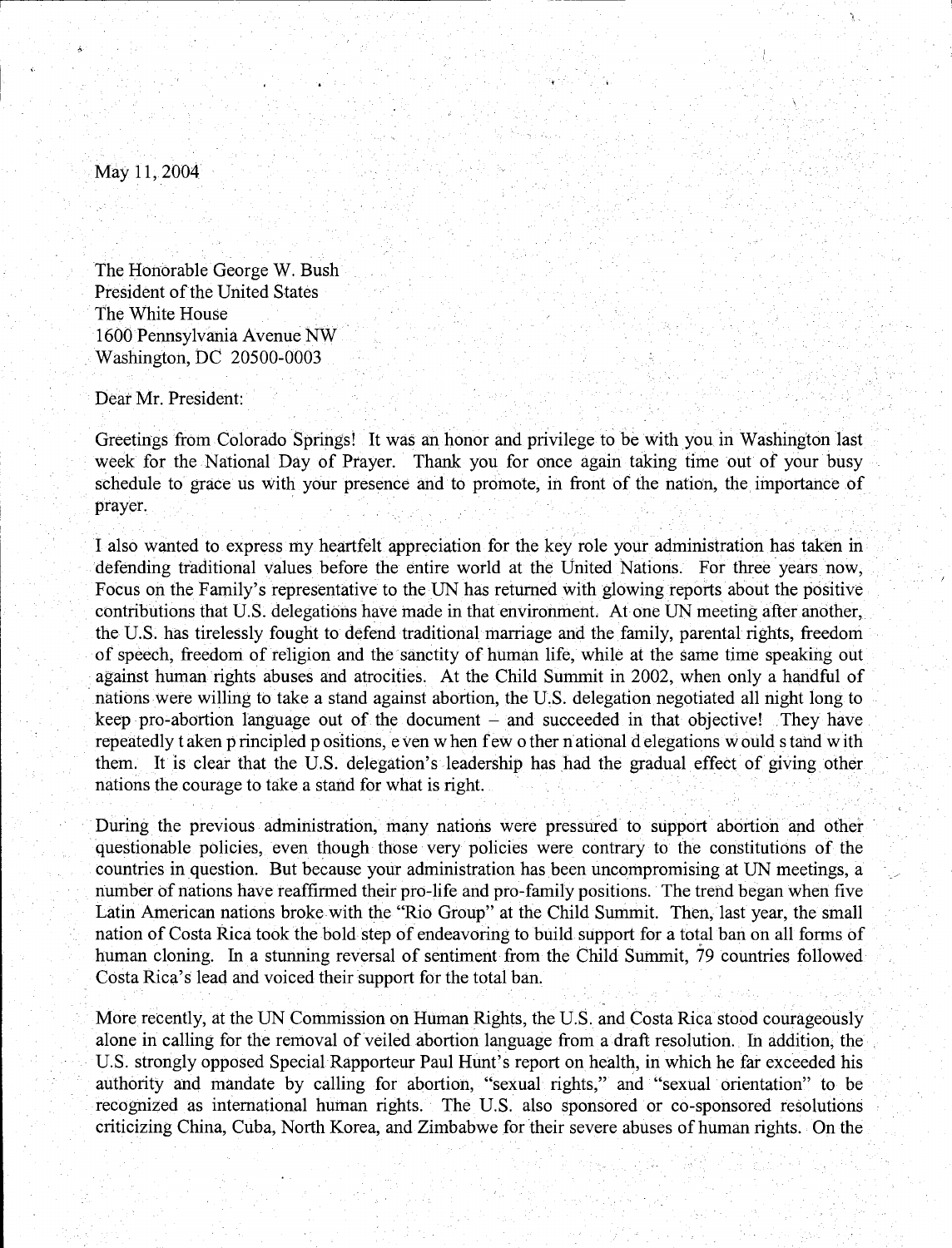Mr. President May 11, 2004 Page 2

i----------------

I am an an an an A

I

final day of the Commission, the U.S. spoke clearly and unequivocally about the ethnic cleansing and other atrocities that continue in Sudan, and worked diligently to get an honest resolution passed. Sadly, most of the other Commission members were unable to muster the courage to condemn the Sudanese government, in much the same way they chose to ignore past massacres in Cambodia and Rwanda.

These reports of our nation's moral leadership in the United Nations give me hope for the future and make me proud to call myself an American. Thanks once more, Mr. President, for working so hard to make the United States a force for positive change and an example to the other nations of the world. May the Lord continue to grant you and your administration wisdom and direction in every endeavor. Blessings to you and Mrs. Bush.

Sincerely,

James C. Dobson, Ph.D. Founder and Chairman

JCD/dmd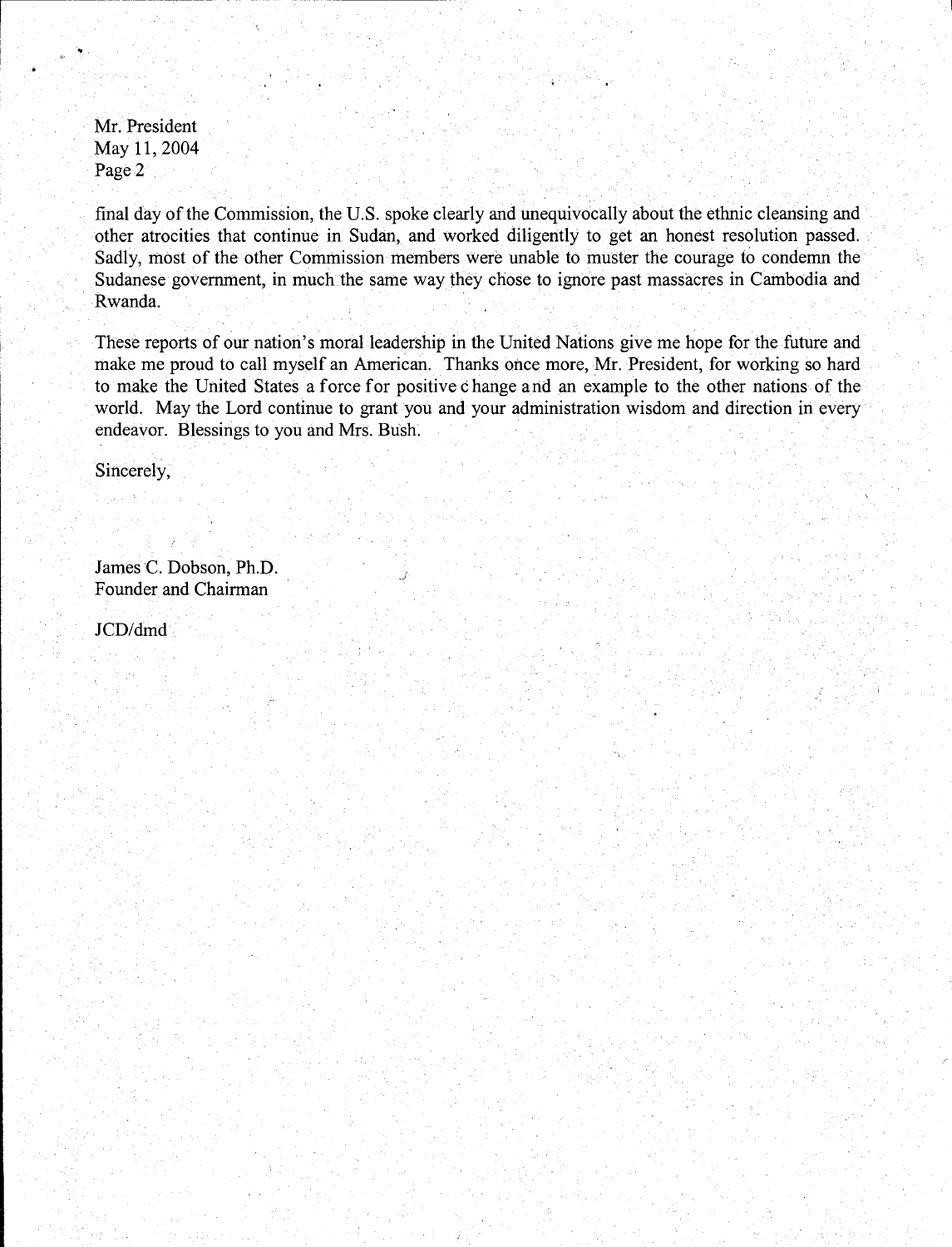May 19, 2004

Dr. James C. Dobson Founder and Chairman Focus on the Family 8605 Explorer Drive Colorado Springs, Colorado 80995'

Dear Jim:

Thank you for your recent letter. I was pleased to see you at the National Day of Prayer event.

I appreciate your words of support for my Administration and our team at the United Nations. I am committed to promoting a culture of life in 6ur Nation and to defending our values internationally.

Best regards.

Sincerely,

George W. Bush

GWB/CMS/lc/CMS/ckb (Corres. #3316687)

cc: Mary Ann Hanusa, 1 OEOB

| 5119              |  |
|-------------------|--|
| Ashley,           |  |
| Brett made one    |  |
| Change to text.   |  |
| Huis is corrected |  |
| version -         |  |
| Thanks,           |  |
| Knti              |  |
|                   |  |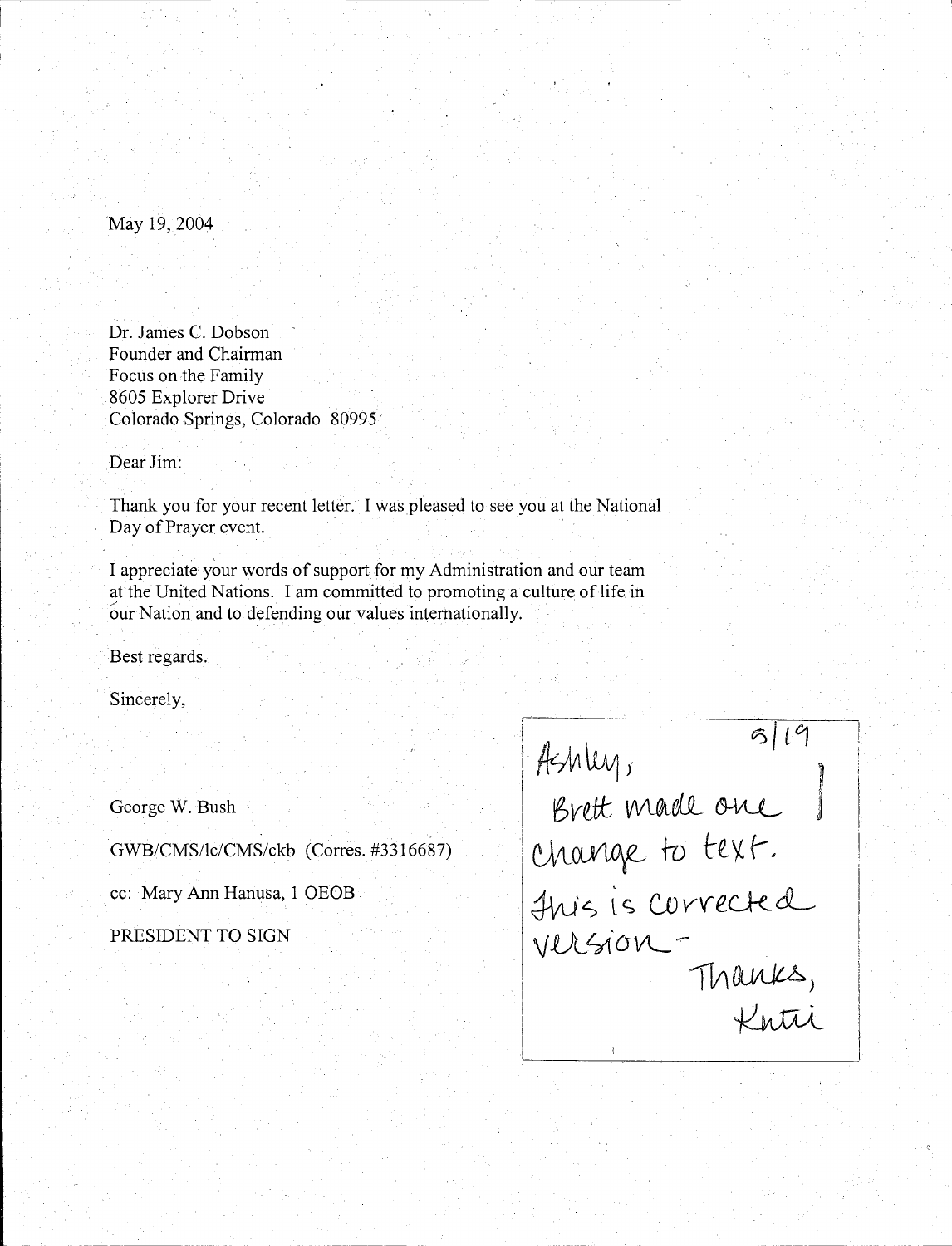May 19, 2004

 $\begin{bmatrix} 1 & 0 \\ 0 & 1 \\ 0 & 0 \end{bmatrix}$ 

Dr. James C. Dobson Founder and Chairman Focus on the Family 8605 Explorer Drive Colorado Springs, Colorado 80995

Dear Jim:

Thank you for your recent letter. I was pleased to see you at the National Day of Prayer event.

I appreciate your words of support for my Administration and our team at the United Nations. I am committed to promoting a culture of life in our Nation and to defending our values internationally.

Best regards.

Sincerely,

George W. Bush

GWB/CMS/lc/CMS/ckb (Corres. #3316687)

cc: Mary Ann Hanusa, 1 OEOB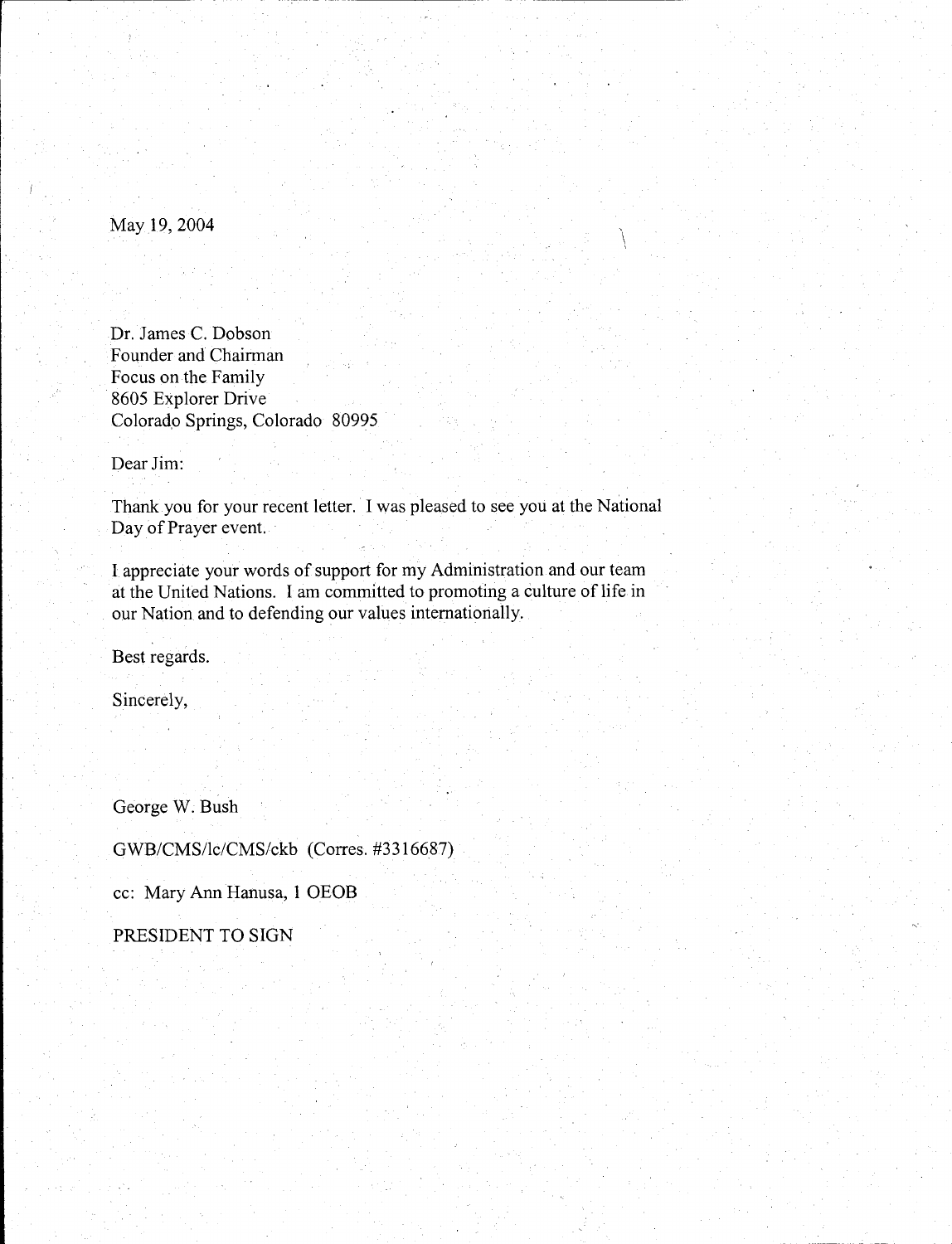for signature 5/19 requested by

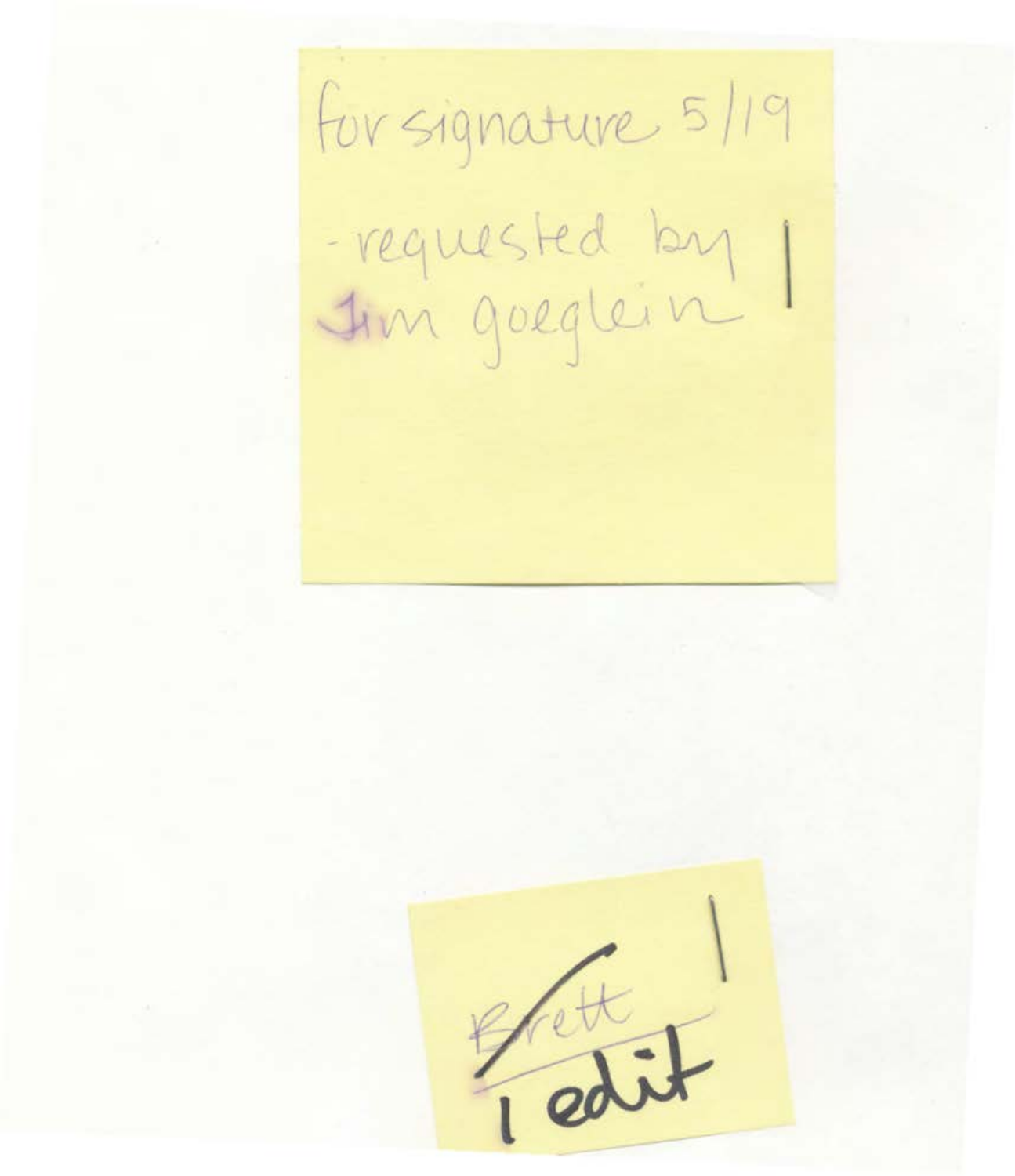

#### THE WHITE HOUSE

WASHINGTON

May 19, 2004

Dr. James C. Dobson Founder and Chairman Focus on the Family 8605 Explorer Drive Colorado Springs, Colorado 80995

Dear Jim:

Thank you for your recent letter. I was pleased to see you at the National Day of Prayer event.

I appreciate your words of support for my Administration and our team at the United Nations. I am committed to promoting a culture of life in our Nation and to defend our values internationally.

Best regards.  $\left\langle \right\rangle$   $\left\langle \right\rangle$ 

Sincerely,

George W. Bush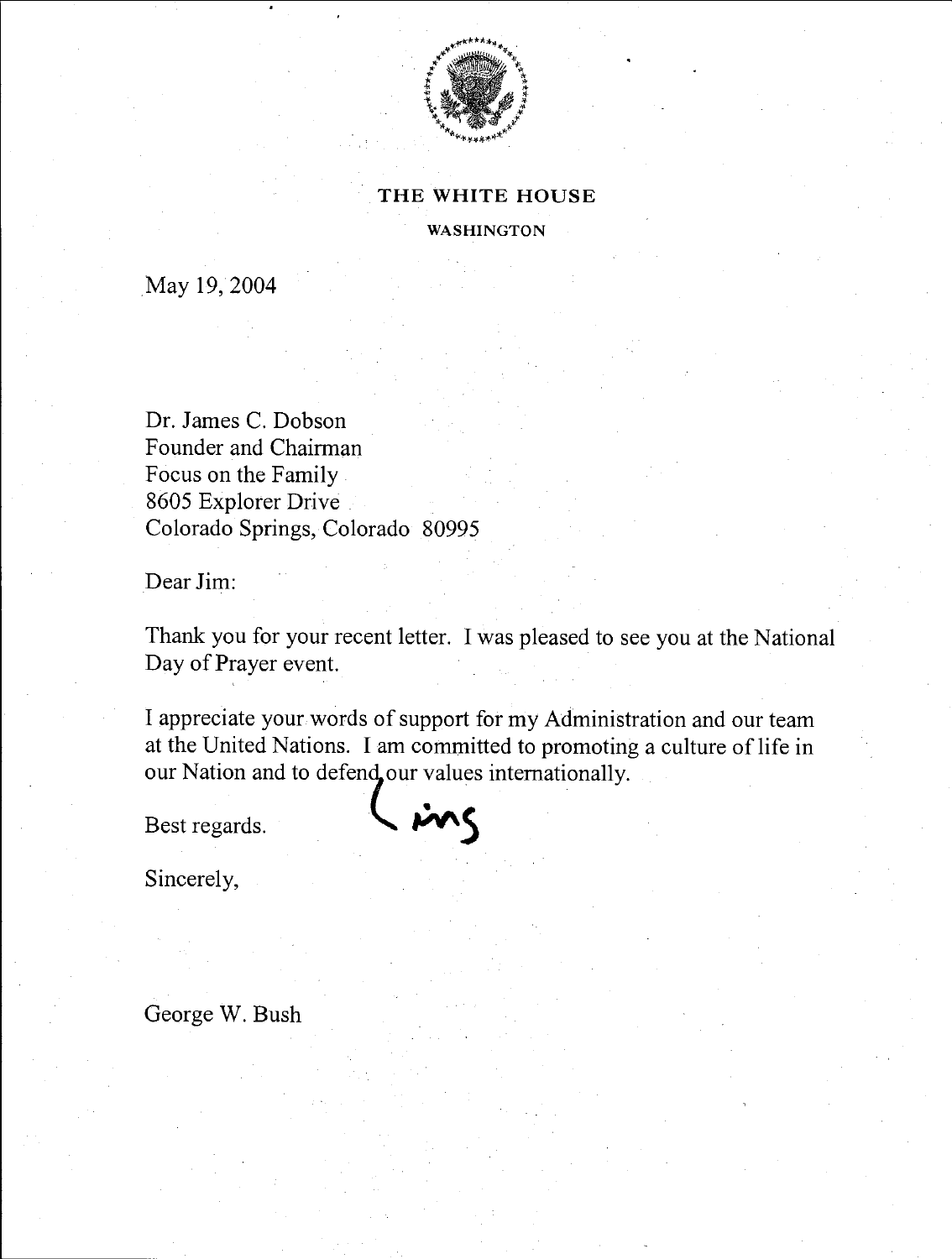. May 19, 2004

Dt. James C. Dobson Founder and Chairman Focus on the Family 8605 Explorer Drive Colorado Springs, Colorado 80995

Dear Jim:

Thank you for your recent letter. I was pleased to see you at the National Day of Prayer event.

I appreciate your words of support for my Administration and our team at the United Nations. I am committed to promoting a culture of life in our Nation and to defend our values internationally .

Best regards.

Sincerely,

George W. Bush

GWB/CMS/lc (Corres. #3316687)

cc: Mary Ann Hanusa, 1 OEOB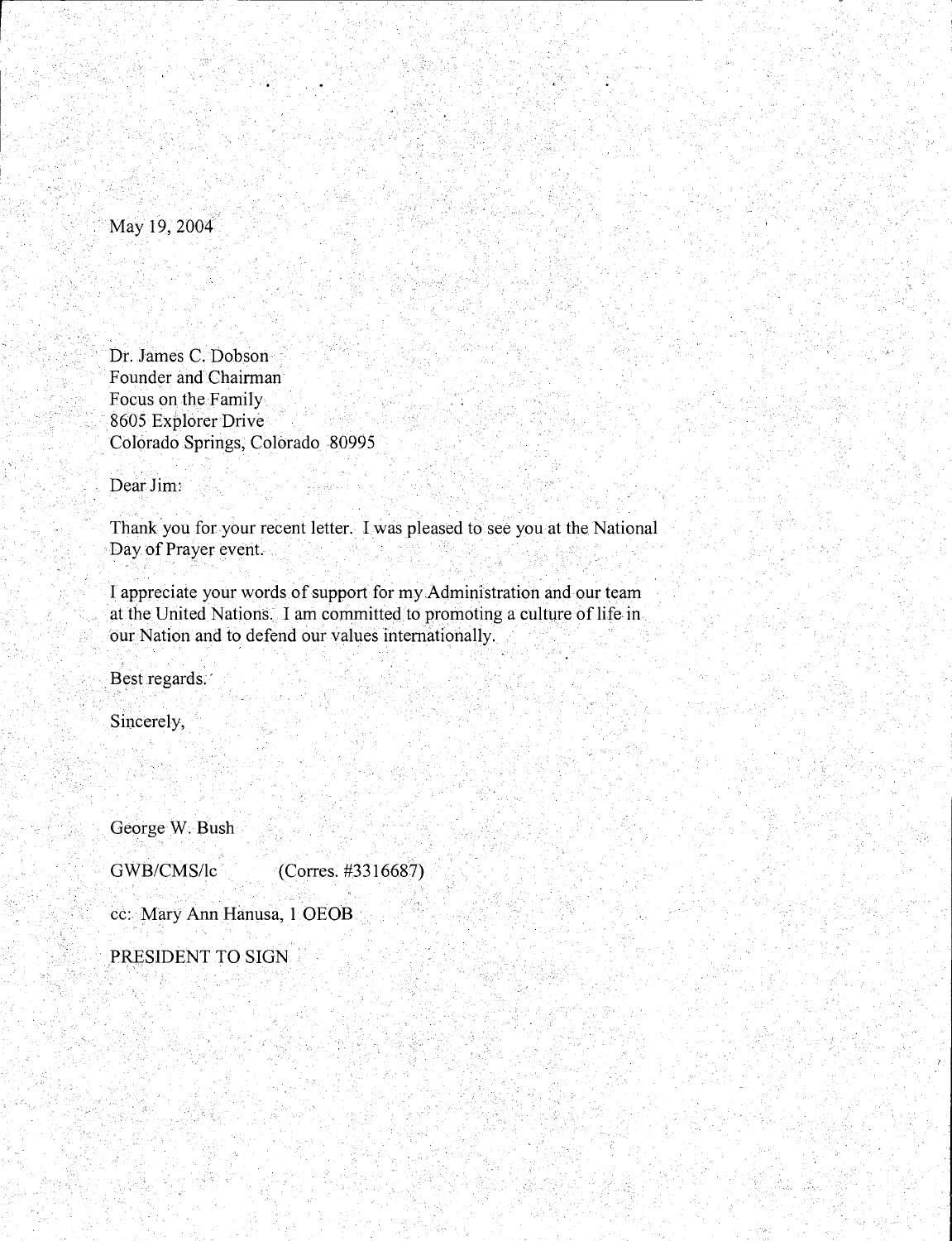May 19, 2004

Dr. James C. Dobson ·Founder and Chairman Focus on the Family 8605 Explorer Drive . Colorado Springs, Colorado 80995

2월 10일, 2021년, 10월 10일, 10월 10일, 10월 10일<br>10월 10일, 10월 10일, 10월 10일, 10월 10일, 10월 10일, 10월 10일, 10월 10일, 10월 10일, 10월 10일, 10월 10일, 10월 10일, 10월 10일, 10

Dear Jim:

Thank you for your recent letter. I was pleased to see you at the National. Day of Prayer event

. .

I appreciate your words of support for my Administration and our team at the United Nations. I am committed to promoting a culture of life in our Nation and to defend our values internationally.

Best regards.

Sincerely,

George W. Bush

GWB/CMS/lc (Corres. #3316687)

cc: Mary Ann Hanusa, 1 OEOB